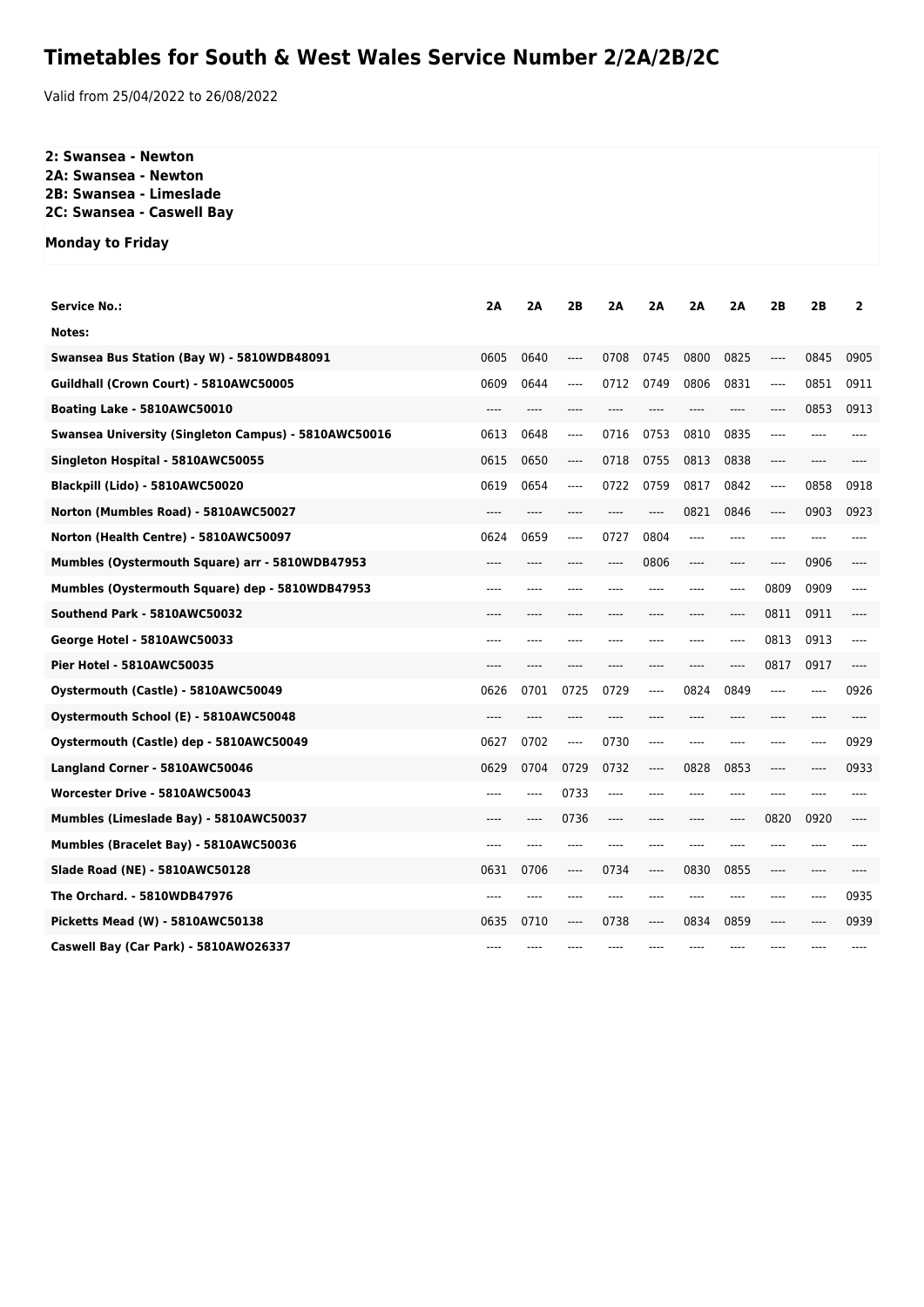| <b>Service No.:</b>                                                  | 2C   | 2B       | 2             | 2C               |                  | 2Β               | 2                | 2C             | 2Β               |               | 2                    | 2C             |
|----------------------------------------------------------------------|------|----------|---------------|------------------|------------------|------------------|------------------|----------------|------------------|---------------|----------------------|----------------|
| Notes:                                                               |      |          |               |                  |                  |                  |                  |                |                  |               |                      |                |
| Swansea Bus Station (Bay W) - 5810WDB48091                           | 0925 | 0945     | 1005          | 1025             |                  | 1045             | 1105             | 1125           | 1145             |               | 1205                 | 1225           |
| Guildhall (Crown Court) - 5810AWC50005                               | 0931 | 0951     | 1011          | 1031             |                  | 1051             | 1111             | 1131           | 1151             |               | 1211                 | 1231           |
| Boating Lake - 5810AWC50010                                          | 0933 | 0953     | 1013          | 1033             |                  | 1053             | 1113             | 1133           | 1153             |               | 1213                 | 1233           |
| Swansea University (Singleton Campus) - 5810AWC50016                 | ---- |          | ----          | ----             |                  | ----             |                  |                | ----             |               | ----                 |                |
| Singleton Hospital - 5810AWC50055                                    |      |          |               |                  |                  |                  |                  |                |                  |               |                      |                |
| Blackpill (Lido) - 5810AWC50020                                      | 0938 | 0958     | 1018          | 1038             |                  | 1058             | 1118             | 1138           | 1158             |               | 1218                 | 1238           |
| Norton (Mumbles Road) - 5810AWC50027                                 | 0943 | 1003     | 1023          | 1043             |                  | 1103             | 1123             | 1143           | 1203             |               | 1223                 | 1243           |
| Norton (Health Centre) - 5810AWC50097                                | ---- | ----     | ----          | ----             |                  | ----             | ----             |                | ----             |               | ----                 | ----           |
| Mumbles (Oystermouth Square) arr - 5810WDB47953                      | ---- | 1006     | ----          | ----             |                  | 1106             | ----             | ----           | 1206             |               | ----                 |                |
|                                                                      |      |          |               |                  |                  |                  |                  |                |                  |               |                      |                |
| Mumbles (Oystermouth Square) dep - 5810WDB47953                      | ---- | 1009     | ----          | ----             |                  | 1109             | ----             | $-----$        | 1209             |               | ----                 | ----           |
| Southend Park - 5810AWC50032                                         | ---- | 1011     | ----          | ----             |                  | 1111             | ----             | ----           | 1211             |               | ----                 |                |
| George Hotel - 5810AWC50033                                          | ---- | 1013     | $---$         | ----             |                  | 1113             | ----             | ----           | 1213             |               | $---$                |                |
| Pier Hotel - 5810AWC50035                                            | ---- | 1017     | ----          | ----             |                  | 1117             | ----             | ----           | 1217             |               | ----                 |                |
| Oystermouth (Castle) - 5810AWC50049                                  | 0946 | $\cdots$ | 1026          | 1046             |                  | ----             | 1126             | 1146           | ----             |               | 1226                 | 1246           |
| Oystermouth School (E) - 5810AWC50048                                | ---- | ----     | ----          | ----             |                  | ----             | ----             | ----           | ----             |               | $---$                | ----           |
| Oystermouth (Castle) dep - 5810AWC50049                              | ---- | ----     | 1029          | ----             |                  | ----             | 1129             | ----           | ----             |               | 1229                 | $---$          |
| Langland Corner - 5810AWC50046                                       | 0950 | ----     | 1033          | 1050             |                  | ----             | 1133             | 1150           | ----             |               | 1233                 | 1250           |
| Worcester Drive - 5810AWC50043                                       | ---- |          | ----          | ----             |                  | ----             |                  |                | ----             |               | ----                 | ----           |
| Mumbles (Limeslade Bay) - 5810AWC50037                               | ---- | 1020     | ----          | ----             |                  | 1120             | ----             | ----           | 1220             |               | ----                 |                |
| Mumbles (Bracelet Bay) - 5810AWC50036                                |      |          | ----          | ----             |                  | ----             |                  |                | ----             |               | ----                 |                |
| Slade Road (NE) - 5810AWC50128                                       |      |          | ----          |                  |                  |                  |                  |                |                  |               |                      |                |
| The Orchard. - 5810WDB47976                                          |      |          |               |                  |                  |                  | 1135             |                |                  |               |                      |                |
|                                                                      | ---- | ----     | 1035          | ----             |                  | ----             |                  | ----           | ----             |               | 1235                 | $---$          |
| Picketts Mead (W) - 5810AWC50138                                     | ---- | ----     | 1039          | ----             |                  | ----             | 1139             | ----           | ----             |               | 1239                 |                |
| Caswell Bay (Car Park) - 5810AWO26337                                | 0958 | $---$    | ----          | 1058             |                  | ----             |                  | 1158           | ----             |               |                      | 1258           |
|                                                                      |      |          |               |                  |                  | 2B               |                  |                |                  |               |                      |                |
| <b>Service No.:</b><br>Notes:                                        |      |          | 2Β            |                  |                  |                  |                  |                |                  |               | 20                   | 2В             |
| Swansea Bus Station (Bay W) - 5810WDB48091                           |      |          | 1245          | 1305             | 1325             | 1345             | 1405             | 1425 1445 1505 |                  |               | 1525                 | 1545           |
| Guildhall (Crown Court) - 5810AWC50005                               |      |          | 1251          | 1311             | 1331             | 1351             | 1411             | 1431           | 1451             | 1511          | 1531                 | 1551           |
| Boating Lake - 5810AWC50010                                          |      |          | 1253          | 1313             | 1333             | 1353             | 1413             | 1433           | 1453             | 1513          | 1533                 | 1553           |
| Swansea University (Singleton Campus) - 5810AWC50016                 |      |          | ----          | ----             |                  | ----             | ----             | ----           | ----             | ----          | ----                 | ----           |
| Singleton Hospital - 5810AWC50055<br>Blackpill (Lido) - 5810AWC50020 |      |          | 1258          | 1318             | 1338             | 1358             | 1418             | ----<br>1438   | 1458             | ----<br>1518  | 1538                 | 1558           |
| Norton (Mumbles Road) - 5810AWC50027                                 |      |          | 1303          | 1323             | 1343             | 1403             | 1423             | 1443           | 1503             | 1523          | 1543                 | 1603           |
| Norton (Health Centre) - 5810AWC50097                                |      |          | ----          | ----             |                  | ----             | ----             | ----           |                  | ----          | $---$                |                |
| Mumbles (Oystermouth Square) arr - 5810WDB47953                      |      |          | 1306          | $-- -$           | ----             | 1406             | $---$            | ----           | 1506             | ----          | ----                 | 1606           |
| Mumbles (Oystermouth Square) dep - 5810WDB47953                      |      |          | 1309          | $\frac{1}{2}$    |                  | 1409             | $\sim$           | ----           | 1509             | $---$         | $\sim$               | 1609           |
| Southend Park - 5810AWC50032                                         |      |          | 1311          | ----             |                  | 1411             | ----             | ----           | 1511             | $\cdots$      | $\sim$ $\sim$ $\sim$ | 1611           |
| George Hotel - 5810AWC50033                                          |      |          | 1313          | 1.111            |                  | 1413             | ----             | ----           | 1513             | ----          |                      | 1613           |
| Pier Hotel - 5810AWC50035<br>Oystermouth (Castle) - 5810AWC50049     |      |          | 1317<br>$---$ | $\cdots$<br>1326 | $\cdots$<br>1346 | 1417<br>$\cdots$ | $\cdots$<br>1426 | ----<br>1446   | 1517<br>$\cdots$ | $---$<br>1526 | $---$<br>1546        | 1617<br>$\sim$ |
| Oystermouth School (E) - 5810AWC50048                                |      |          |               |                  |                  |                  |                  |                |                  |               |                      |                |
|                                                                      |      |          |               | 1329             | ----             | ----             | 1429             | ----           |                  | 1529          |                      |                |
| Oystermouth (Castle) dep - 5810AWC50049                              |      |          | $---$         |                  |                  |                  |                  |                |                  |               |                      |                |
| Langland Corner - 5810AWC50046                                       |      |          | ----          | 1333             | 1350             | ----             | 1433             | 1450           | ----             | 1533          | 1550                 | ----           |
| Worcester Drive - 5810AWC50043                                       |      |          |               |                  |                  |                  |                  |                |                  |               |                      |                |
| Mumbles (Limeslade Bay) - 5810AWC50037                               |      |          | 1320          |                  |                  | 1420             |                  | ----           | 1520             |               |                      | 1620           |
| Mumbles (Bracelet Bay) - 5810AWC50036                                |      |          |               |                  |                  |                  |                  |                |                  |               |                      |                |
| Slade Road (NE) - 5810AWC50128<br>The Orchard. - 5810WDB47976        |      |          |               | 1335             |                  | ----             | 1435             | ----<br>----   |                  | 1535          |                      | ----           |
| Picketts Mead (W) - 5810AWC50138                                     |      |          |               | 1339             |                  |                  | 1439             | ----           |                  | 1539          |                      |                |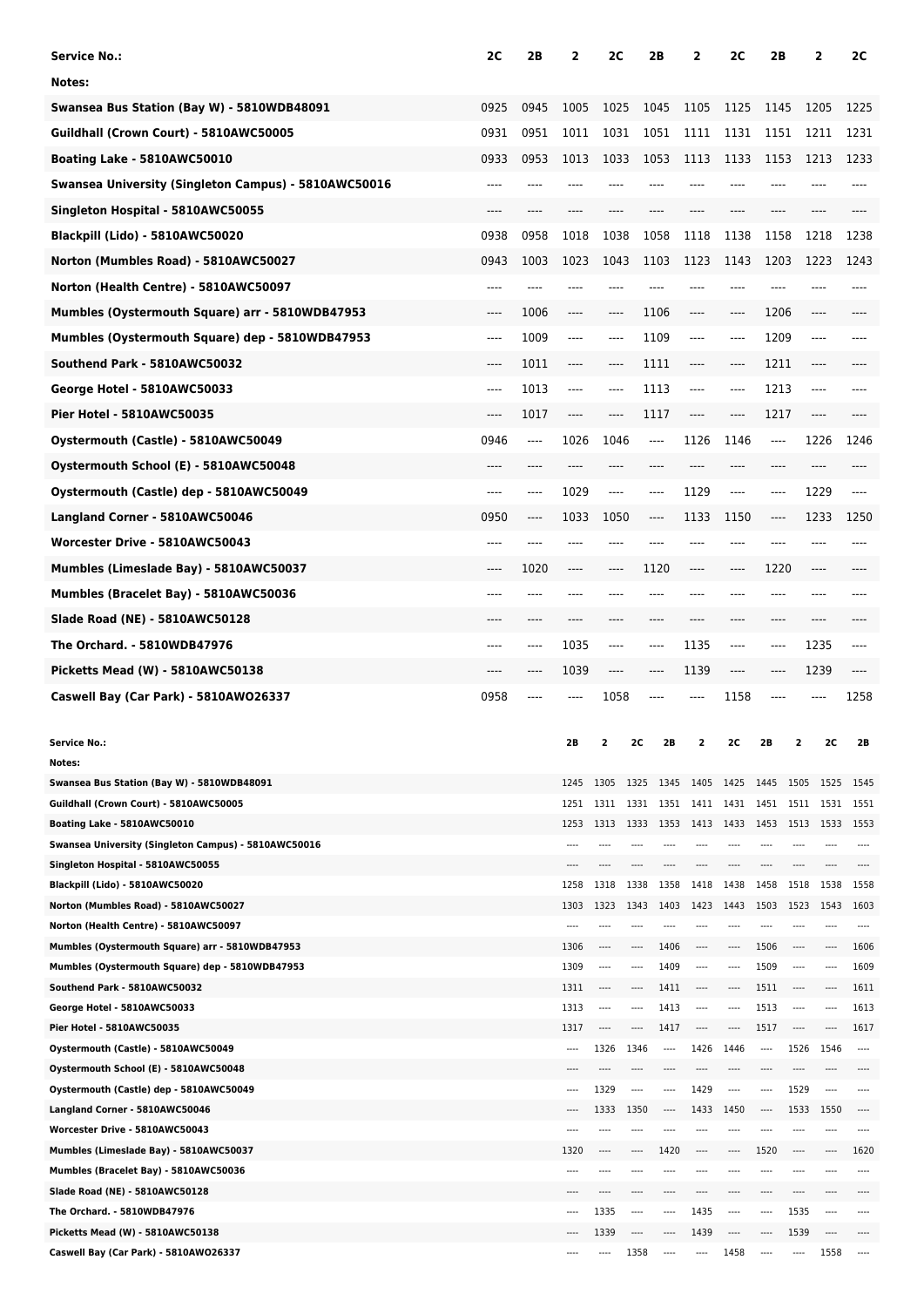| <b>Service No.:</b>                                  | 2         | 2C    | 2B    | 2     | 2C                            | 2B    | 2Α      | 2A    | 2A   |
|------------------------------------------------------|-----------|-------|-------|-------|-------------------------------|-------|---------|-------|------|
| Notes:                                               |           |       |       |       |                               |       |         |       |      |
| Swansea Bus Station (Bay W) - 5810WDB48091           | 1605      | 1625  | 1645  | 1705  | 1725                          | 1745  | 1805    | 1835  | 1915 |
| Guildhall (Crown Court) - 5810AWC50005               | 1611      | 1631  | 1651  | 1711  | 1731                          | 1751  | 1811    | 1839  | 1919 |
| Boating Lake - 5810AWC50010                          | 1613      | 1633  | 1653  | 1713  | 1733                          | 1753  | $---$   | $---$ |      |
| Swansea University (Singleton Campus) - 5810AWC50016 |           |       |       |       |                               | ----  | 1815    | 1842  | 1922 |
| Singleton Hospital - 5810AWC50055                    |           |       |       |       |                               | ----  | 1818    | 1844  | 1924 |
| Blackpill (Lido) - 5810AWC50020                      | 1618      | 1638  | 1658  | 1718  | 1738                          | 1758  | 1823    | 1848  | 1928 |
| Norton (Mumbles Road) - 5810AWC50027                 | 1623      | 1643  | 1703  | 1723  | 1743                          | 1803  | ----    |       |      |
| Norton (Health Centre) - 5810AWC50097                | ----      |       | ----  |       | $---$                         | ----  | 1828    | 1853  | 1933 |
| Mumbles (Oystermouth Square) arr - 5810WDB47953      |           | $---$ | 1706  | ----  | $-----$                       | 1806  | $---$   | 1855  | 1935 |
| Mumbles (Oystermouth Square) dep - 5810WDB47953      | ----      | $---$ | 1709  | ----  | $-----$                       | 1809  | ----    | 1856  | 1936 |
| Southend Park - 5810AWC50032                         | ----      | $---$ | 1711  | ----  | $---$                         | 1811  | $---$   | ----  | ---- |
| George Hotel - 5810AWC50033                          |           | $---$ | 1713  | ----  | $---$                         | 1813  | ----    | $---$ |      |
| Pier Hotel - 5810AWC50035                            | ----      | $---$ | 1717  | ----  | $---$                         | 1817  | $-----$ | 1901  | 1941 |
| Oystermouth (Castle) - 5810AWC50049                  | 1626      | 1646  | ----  | 1726  | 1746                          | $---$ | 1830    | $---$ |      |
| Oystermouth School (E) - 5810AWC50048                | $- - - -$ |       |       |       |                               | ----  | ----    |       |      |
| Oystermouth (Castle) dep - 5810AWC50049              | 1629      | $---$ | ----  | 1729  | $---$                         | $---$ | 1830    | $---$ | ---- |
| Langland Corner - 5810AWC50046                       | 1633      | 1650  | ----  | 1733  | 1750                          | ----  | 1834    |       |      |
| Worcester Drive - 5810AWC50043                       | ----      | $---$ | $---$ | $---$ | $---$                         | $---$ | $---$   | $---$ |      |
| Mumbles (Limeslade Bay) - 5810AWC50037               |           | ----  | 1720  | ----  | $\hspace{1.5cm} \textbf{---}$ | 1820  | $-----$ | $---$ |      |
| Mumbles (Bracelet Bay) - 5810AWC50036                | $- - - -$ |       |       | ----  | $---$                         | ----  | ----    | 1902  | 1942 |
| <b>Slade Road (NE) - 5810AWC50128</b>                | ----      | $---$ | ----  | ----  | $---$                         | $---$ | 1837    | $---$ |      |
| The Orchard. - 5810WDB47976                          | 1635      | $---$ | ----  | 1735  | $-----$                       | ----  | ----    | ----  |      |
| Picketts Mead (W) - 5810AWC50138                     | 1639      | $---$ | $---$ | 1739  | $---$                         | $---$ | 1840    | $---$ |      |
| Caswell Bay (Car Park) - 5810AWO26337                | ----      | 1658  | ----  | ----  | 1758                          | ----  |         |       |      |

**2: Newton - Swansea 2A: Newton - Swansea 2B: Limeslade - Swansea 2C: Caswell Bay - Swansea**

**Monday to Friday**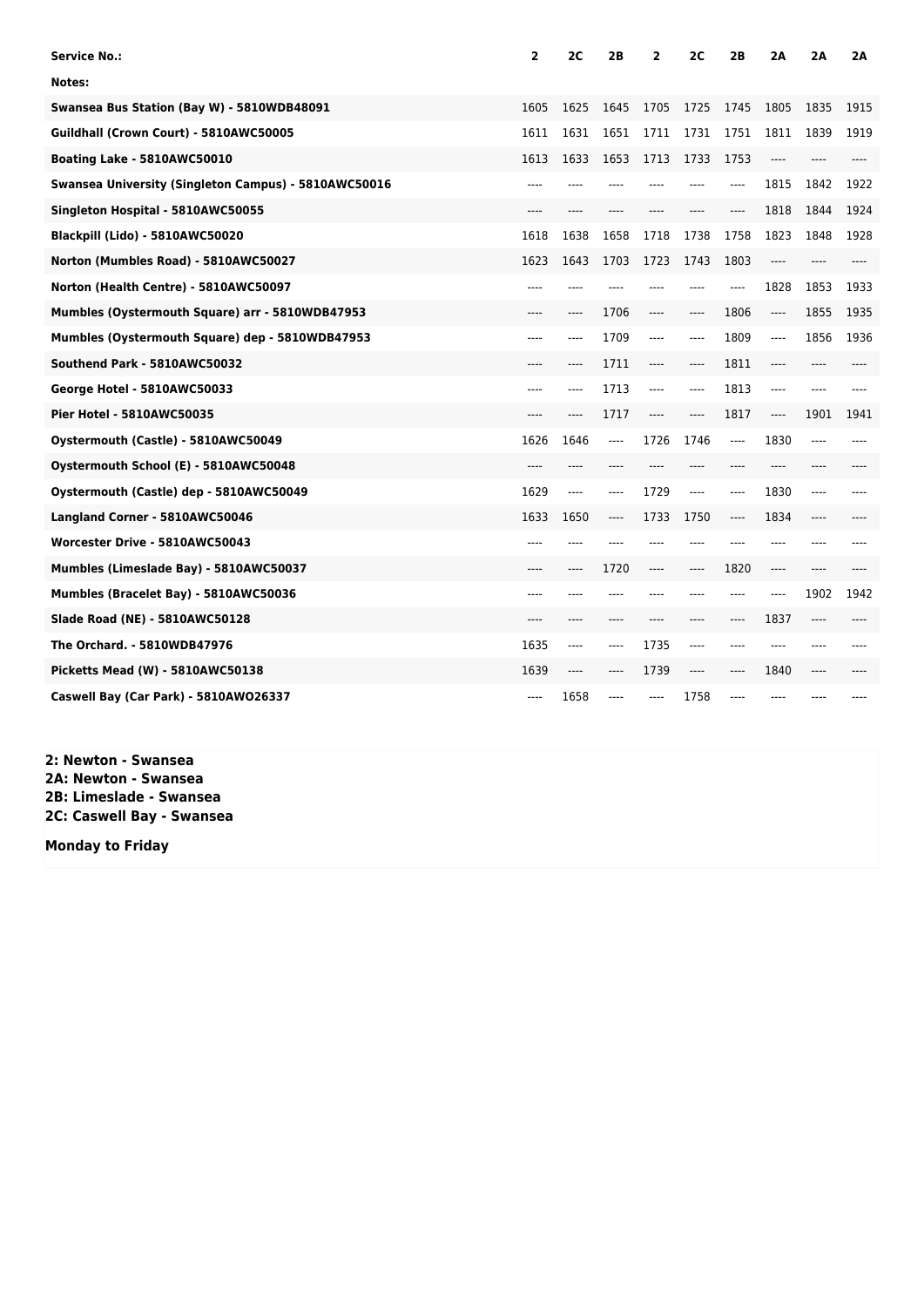| <b>Service No.:</b>                                                                | 2Α   | 2Α            | 2A           | 2Α            | 2Β                       | 2Β           | 2            |                 | 2            | 2Β            | 2            |
|------------------------------------------------------------------------------------|------|---------------|--------------|---------------|--------------------------|--------------|--------------|-----------------|--------------|---------------|--------------|
| Notes:                                                                             |      |               |              |               |                          |              |              |                 |              |               |              |
| Mumbles (Bracelet Bay) - 5810AWC50036                                              |      |               |              |               |                          |              |              |                 |              |               |              |
| George Hotel - 5810AWC50034                                                        | ---- | ----          |              |               |                          | ----         | ----         |                 | ----         | ----          |              |
| Picketts Mead (W) - 5810AWC50138                                                   | 0635 | 0710          | 0740         | 0800          | ----                     | ----         | 0839         |                 | 0859         | ----          | 0939         |
|                                                                                    |      |               | 0744         |               |                          |              |              |                 |              |               |              |
| Caswell Drive - 5810AWC50134                                                       | 0638 | 0714          |              | 0804          | ----                     | ----         | 0843         |                 | 0903         | ----          | 0943         |
| Caswell Bay (Car Park) - 5810AWO26337                                              |      |               | ----         | ----          |                          |              | ----         |                 | ----         |               |              |
| Langland Corner - 5810AWC50045                                                     | 0641 | 0718          | 0748         | 0808          | ----                     | ----         | 0847         |                 | 0907         | ----          | 0947         |
| Mumbles (Limeslade Bay) - 5810AWC50037                                             | ---- | ----          | ----         | ----          | 0736                     | 0820         | ----         |                 | ----         | 0920          | ----         |
| Thistleboon (Worcester Drive) - 5810AWC50041                                       | ---- | ----          |              |               | ----                     | 0823         | ----         |                 | ----         | 0923          | ----         |
| Langland Corner - 5810AWO26335                                                     |      | ----          |              |               | ----                     | 0827         | ----         |                 | ----         | 0927          | ----         |
| Oystermouth School (E) - 5810AWC50048                                              | 0642 | 0719          | 0749         | 0809          | ----                     | 0829         | 0849         |                 | 0909         | 0929          | 0949         |
| <b>Newton Road (E) - 5810AWC50050</b>                                              | ---- | ----          |              | ----          | ----                     | 0830         | ----         |                 | ----         | 0930          | ----         |
| George Hotel - 5810AWC50034                                                        | ---- | ----          | ----         | ----          | 0740                     | $---$        | ----         |                 | ----         | ----          |              |
| Mumbles (Oystermouth Square) arr - 5810AWC50029                                    |      |               |              | ----          | 0744                     | 0831         | 0851         |                 | 0911         | 0931          | 0951         |
| Mumbles (Oystermouth Square) dep - 5810AWC50029                                    | 0643 | 0722          | 0750         | 0810          | $-----$                  | 0834         | 0854         |                 | 0914         | 0934          | 0954         |
| Norton (Mumbles Road) - 5810AWC50051                                               | ---- | ----          | ----         | ----          | ----                     | 0837         | 0857         |                 | 0917         | 0937          | 0957         |
| Norton Surgery (N) - 5810AWC50098                                                  | 0644 | 0723          | 0753         |               |                          |              |              |                 |              |               |              |
|                                                                                    |      |               |              | 0813          | ----                     |              |              |                 |              |               |              |
| Blackpill (Lido) - 5810AWC50026                                                    | 0649 | 0728          | 0758         | 0818          | ----                     | 0842         | 0902         |                 | 0922         | 0942          | 1002         |
| Sketty Lane (NE) - 5810AWC50061                                                    | ---- | ----          | ----         | ----          | ----                     | 0847         | ----         |                 | ----         | 0947          | ----         |
| Singleton Hospital - 5810AWC50054                                                  | 0653 | 0732          | 0802         | 0822          | ----                     | ----         | ----         |                 | ----         | ----          |              |
| Swansea University (Singleton Campus) - 5810WDB47878                               | 0656 | 0736          | 0805         | 0825          | ----                     | ----         | ----         |                 | ----         | ----          |              |
| Swansea University (NE) - 5810AWC50011                                             |      | ----          |              | ----          |                          | ----         | 0907         |                 | 0927         | ----          | 1007         |
| Swansea (Crown Court) - 5810AWC50006                                               | 0700 | 0740          | 0810         | 0830          | $-----$                  | 0849         | 0909         |                 | 0929         | 0949          | 1009         |
| Swansea Bus Station (Bay W) - 5810WDB48091                                         | 0705 | 0745          | 0815         | 0835          | ----                     | 0855         | 0915         |                 | 0935         | 0955          | 1015         |
|                                                                                    |      |               |              |               |                          |              |              |                 |              |               |              |
|                                                                                    |      |               |              |               |                          |              |              |                 |              |               |              |
| <b>Service No.:</b>                                                                |      | 2C            | 2B           | 2             | <b>2C</b>                | 2B           | 2            | 2C              | 2B           | 2             | 2C           |
| Notes:                                                                             |      |               |              |               |                          |              |              |                 |              |               |              |
| Mumbles (Bracelet Bay) - 5810AWC50036                                              |      |               |              |               | ----                     |              |              |                 |              |               |              |
| George Hotel - 5810AWC50034                                                        |      | ----          | ----         | ----          | ----                     | $- - - -$    | ----         | ----            | ----         | ----          |              |
| Picketts Mead (W) - 5810AWC50138                                                   |      | $- - - -$     | ----         | 1039          | $^{***}$                 | ----         | 1139         | $\cdots$        | ----         | 1239          | $---$        |
| Caswell Drive - 5810AWC50134                                                       |      | $---$         | ----         | 1043          | $\overline{\phantom{a}}$ | ----         | 1143         | ----            | ----         | 1243          | $\cdots$     |
| Caswell Bay (Car Park) - 5810AW026337                                              |      | 0959          | ----         | ----          | 1059                     | ----         | ----         | 1159            | ----         | ----          | 1259         |
| Langland Corner - 5810AWC50045                                                     |      | 1007          | ----         | 1047          | 1107                     | ----         | 1147         | 1207            | ----         | 1247          | 1307         |
| Mumbles (Limeslade Bay) - 5810AWC50037                                             |      | ----<br>$---$ | 1020         | ----<br>$---$ | ----<br>$^{***}$         | 1120         | ----         | ----<br>$-----$ | 1220         | ----<br>$---$ | $---$        |
| Thistleboon (Worcester Drive) - 5810AWC50041                                       |      |               | 1023<br>1027 | ----          | ----                     | 1123<br>1127 | ----         | ----            | 1223<br>1227 | ----          |              |
| Langland Corner - 5810AWO26335<br>Oystermouth School (E) - 5810AWC50048            |      | 1009          | 1029         | 1049          | 1109                     | 1129         | 1149         | 1209            | 1229         | 1249          | 1309         |
| <b>Newton Road (E) - 5810AWC50050</b>                                              |      |               | 1030         | ----          | ----                     | 1130         |              | ----            | 1230         | ----          |              |
| George Hotel - 5810AWC50034                                                        |      | $---$         | ----         | ----          | ----                     |              |              | ----            |              | ----          | ----         |
| Mumbles (Oystermouth Square) arr - 5810AWC50029                                    |      | 1011          | 1031         | 1051          | 1111                     | 1131         | 1151         | 1211            | 1231         | 1251          | 1311         |
| Mumbles (Oystermouth Square) dep - 5810AWC50029                                    |      | 1014          | 1034         | 1054          | 1114                     | 1134         | 1154         | 1214            | 1234         | 1254          | 1314         |
| Norton (Mumbles Road) - 5810AWC50051                                               |      | 1017          | 1037         | 1057          | 1117                     | 1137         | 1157         | 1217            | 1237         | 1257          | 1317         |
| Norton Surgery (N) - 5810AWC50098                                                  |      |               |              | ----          | ----                     |              |              |                 |              | ----          |              |
| Blackpill (Lido) - 5810AWC50026                                                    |      | 1022          | 1042         | 1102          | 1122                     | 1142         | 1202         | 1222            | 1242         | 1302          | 1322         |
| <b>Sketty Lane (NE) - 5810AWC50061</b>                                             |      | ----          | 1047         | ----          | ----                     | 1147         |              | ----            | 1247         | ----          |              |
| Singleton Hospital - 5810AWC50054                                                  |      |               | ----         |               | ----                     | ----         |              | ----            |              | ----          |              |
| Swansea University (Singleton Campus) - 5810WDB47878                               |      | ----          | ----         |               | ----                     |              |              |                 |              | ----          |              |
| Swansea University (NE) - 5810AWC50011                                             |      | 1027          | ----         | 1107          | 1127                     | ----         | 1207         | 1227            | ----         | 1307          | 1327         |
| Swansea (Crown Court) - 5810AWC50006<br>Swansea Bus Station (Bay W) - 5810WDB48091 |      | 1029<br>1035  | 1049<br>1055 | 1109<br>1115  | 1129<br>1135             | 1149<br>1155 | 1209<br>1215 | 1229<br>1235    | 1249<br>1255 | 1309<br>1315  | 1329<br>1335 |